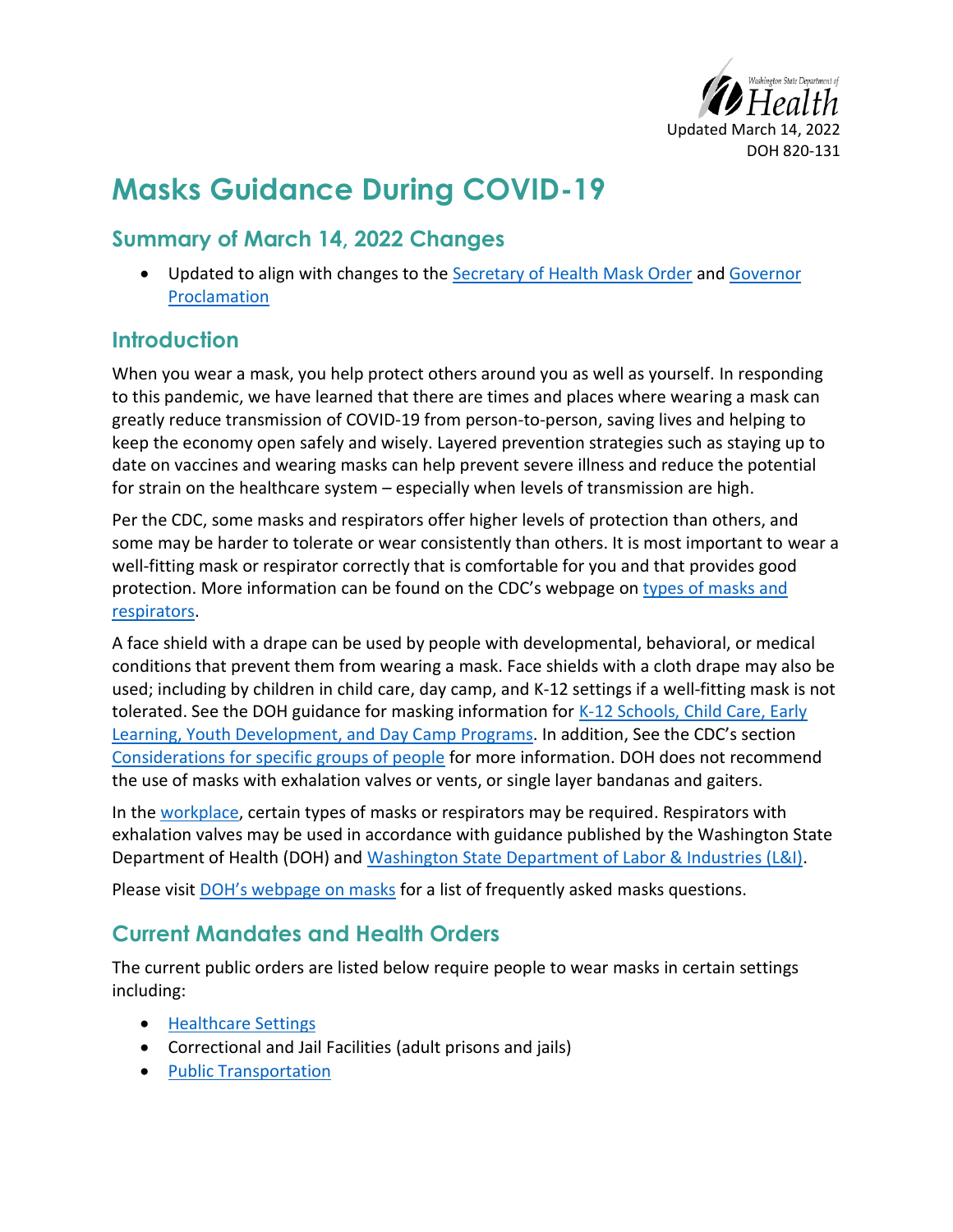### Washington State Department of Health Order

The [Secretary of Health Mask Order](https://www.doh.wa.gov/Portals/1/Documents/1600/coronavirus/Secretary_of_Health_Order_20-03_Statewide_Face_Coverings.pdf) requires Washingtonians to wear masks in [health care](#page-5-0)  [settings](#page-5-0) and adult prison and jail facilities, regardless of vaccination status with limited exceptions and exemptions. People are individually responsible to comply with this order; however, businesses also have responsibilities to enforce this with their employees and customers. Please see the orders below for additional information.

### Federal Order

Requirements for public transportation are found in the [Centers for Disease Control and](https://www.cdc.gov/quarantine/pdf/Mask-Order-CDC_GMTF_01-29-21-p.pdf)  [Prevention](https://www.cdc.gov/quarantine/pdf/Mask-Order-CDC_GMTF_01-29-21-p.pdf) order. This order requires mask wearing by passengers on all public transportation and in transportation hubs including but not limited to airplanes, ships, ferries, trains, subways, buses, taxis, and ride-shares. Operators of public transportation must require all passengers to wear masks when boarding, disembarking, and for the duration of travel. More information can be found on the [CDC's webpage for Legal Authorities](https://www.cdc.gov/quarantine/masks/mask-travel-guidance.html).

CDC does not require people to wear masks on buses or vans operated by public or private K-12 school systems or early care and education/child care (ECE) programs. At their discretion, school systems and ECE programs may choose to require that people wear masks on buses or vans. Please see the DOH [Requirements and Guidance to Mitigate COVID-19 Transmission in K-](https://doh.wa.gov/sites/default/files/2022-03/821-165-K12SchoolsChildCare.pdf)[12 Schools, Child Care, Early Learning, Youth Development, and Day Camp Programs](https://doh.wa.gov/sites/default/files/2022-03/821-165-K12SchoolsChildCare.pdf) guidance for more information on bus transportation.

### Washington State Governor Proclamation

Information on the responsibilities and expectations for businesses involving customers and employees is listed in the governor's [Proclamation 20-25.19 COVID-19 Washington Ready](https://www.governor.wa.gov/sites/default/files/proclamations/20-25.19%20-%20COVID-19%20Washington%20Ready%20%28tmp%29.pdf) and [Proclamation 21-08](https://www.governor.wa.gov/sites/default/files/proclamations/21-08.1%20-%20COVID-19%20Safe%20Workers%20%28tmp%29_0.pdf) – Safe Workers.

#### <span id="page-1-0"></span>Washington State Labor and Industry and Governor Proclamation

Although masks are not required in most workplaces per the Governor's proclamation listed above, private businesses can still require masks if they choose. Please respect the [rules of the](#page-6-0)  [room.](#page-6-0) Additionally, per the [Governor's Safe Workers Proclamation](https://www.governor.wa.gov/sites/default/files/proclamations/21-08.1%20-%20COVID-19%20Safe%20Workers%20%28tmp%29_0.pdf), some employees who themselves have certain health risks or who live with people at risk for severe COVID-19 may still need to, or choose to, wear masks; workers have the right to wear a mask in order to protect themselves, their families and their communities. In 2021 the Legislature passed Substitute Senate Bill 5254, which protects a worker's right to wear a mask during a public health emergency, and this protection is now codified a[t RCW 49.17.485.](https://app.leg.wa.gov/RCW/default.aspx?cite=49.17.485) Please see L&I's [Requirements and Guidance for Preventing COVID-19](https://www.lni.wa.gov/agency/outreach/coronavirus/requirements-and-guidance-for-preventing-covid-19) an[d COVID-19 Common](https://lni.wa.gov/agency/outreach/coronavirus-covid-19-worker-face-covering-and-mask-requirements-questions)  [Questions Regarding Worker Face Covering and Mask Requirements](https://lni.wa.gov/agency/outreach/coronavirus-covid-19-worker-face-covering-and-mask-requirements-questions) for more information for workplaces.

#### Local Public Health Entities and Officials

Local health officials have the authority to put health orders in place to control and prevent the spread of disease within their jurisdiction. These orders may be more strict than statewide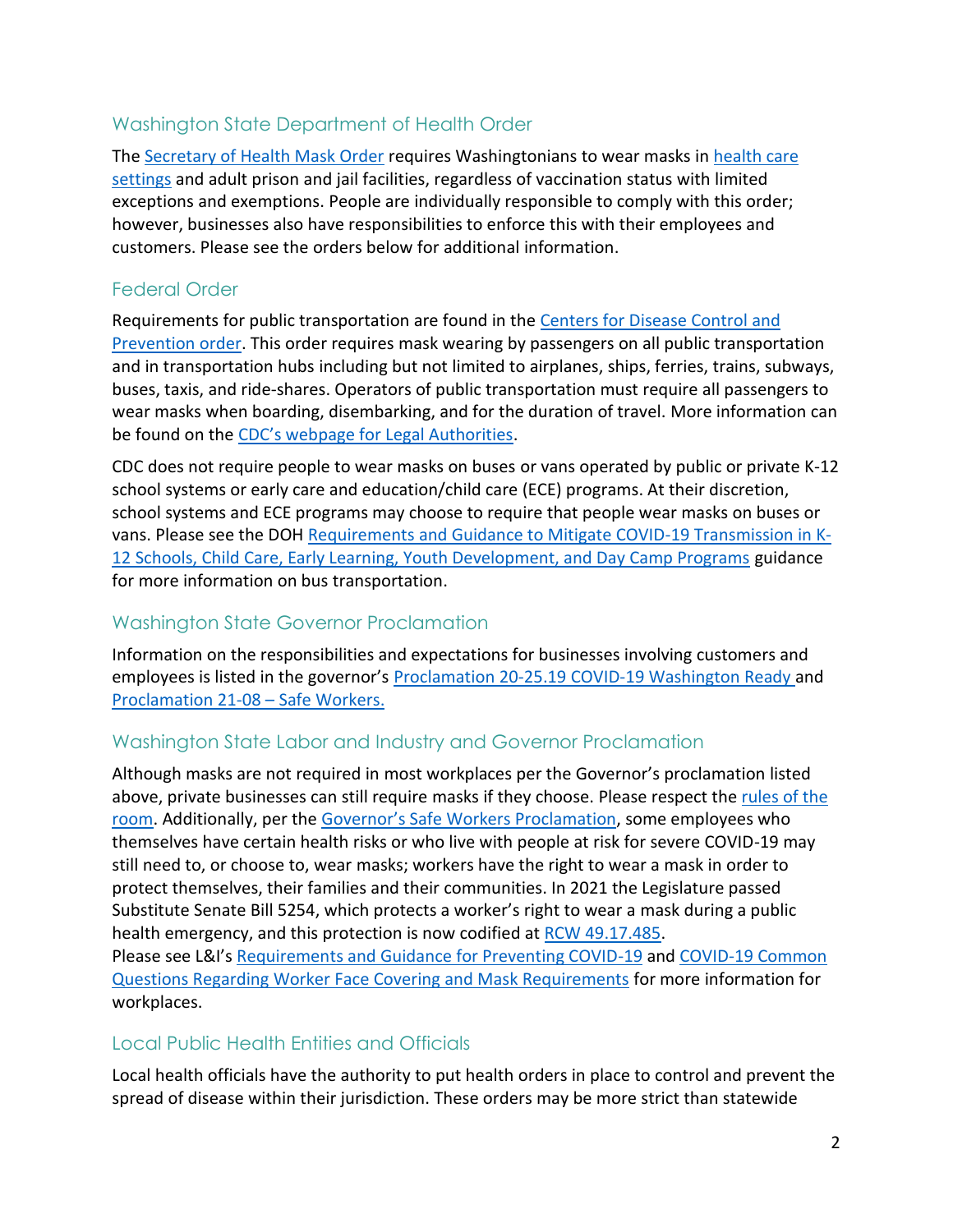orders, but may not be less strict. Check with the [local health jurisdiction](https://www.doh.wa.gov/AboutUs/PublicHealthSystem/LocalHealthJurisdictions) and follow all health orders in place for that area.

# **Recommendations**

While the information above states the requirements that remain for mask use in specific settings at this time, the following information outlines general public health recommendations for consideration.

### Masking Recommendations for Non-healthcare Congregate Settings

Indoor mask use is recommended when feasible in the following settings. Please see the sectorspecific guidance below.

- [Homeless service provider sites](https://doh.wa.gov/sites/default/files/legacy/Documents/1600/coronavirus/13-RecommendationsforHomelessShelters.pdf)
- [Commercial maritime setting](https://www.cdc.gov/quarantine/maritime/recommendations-for-ships.html) (e.g., [commercial seafood vessels,](https://doh.wa.gov/sites/default/files/legacy/Documents/1600/coronavirus/150-145-CommercialSeafoodIndustryWorkers.pdf) cargo ships, cruise ships)
- [Crowded work setting](https://doh.wa.gov/sites/default/files/legacy/Documents/1600/coronavirus/420-350-NonHealthCareBusiness.pdf) where physical distancing is not possible due to the nature of the work, such as in warehouses, factories, and food packaging and meat processing facilities
- Shared living areas of congregate living facilities (excluding bedrooms) including work release facilities, transitional housing, juvenile rehabilitation or detention facilities, and temporary worker housing
- Indoors in settings where people incarcerated in adult prisons, adult jails, juvenile rehabilitation facilities, or juvenile detention facilities are present (e.g., court rooms).

People who live or work in the above settings should follow the same recommendations as the general public when not in these settings (e.g., when out in the community). Public health authorities may require mask use in certain circumstances, such as outbreaks.

Non-healthcare establishments where people gather (such as businesses and organizations) may require masking in their facilities. These establishments should consider all the following factors when deciding whether to require masks in their setting:

- Vulnerability of people in the setting
	- $\circ$  People who are not [up to date](https://www.cdc.gov/coronavirus/2019-ncov/vaccines/stay-up-to-date.html) on COVID-19 vaccines are more susceptible to COVID-19 and to developing severe disease
	- o People with [certain medical conditions](https://www.cdc.gov/coronavirus/2019-ncov/need-extra-precautions/people-with-medical-conditions.html) are at higher risk of severe COVID-19 disease
- Quality of ventilation in the setting see Ventilation and Air Quality for Reducing [Transmission of COVID-19 \(wa.gov\)](https://doh.wa.gov/sites/default/files/legacy/Documents/1600/coronavirus/VentilationGuidance.pdf) and [Ventilation in Buildings | CDC](https://www.cdc.gov/coronavirus/2019-ncov/community/ventilation.html) for information and ventilation options, including both facilities with and without HVAC systems
- Ability of people to physically distance in the setting
- Suspected or confirmed outbreak of COVID-19 in the setting indoor mask use is strongly recommended when there is an outbreak in a non-healthcare congregate setting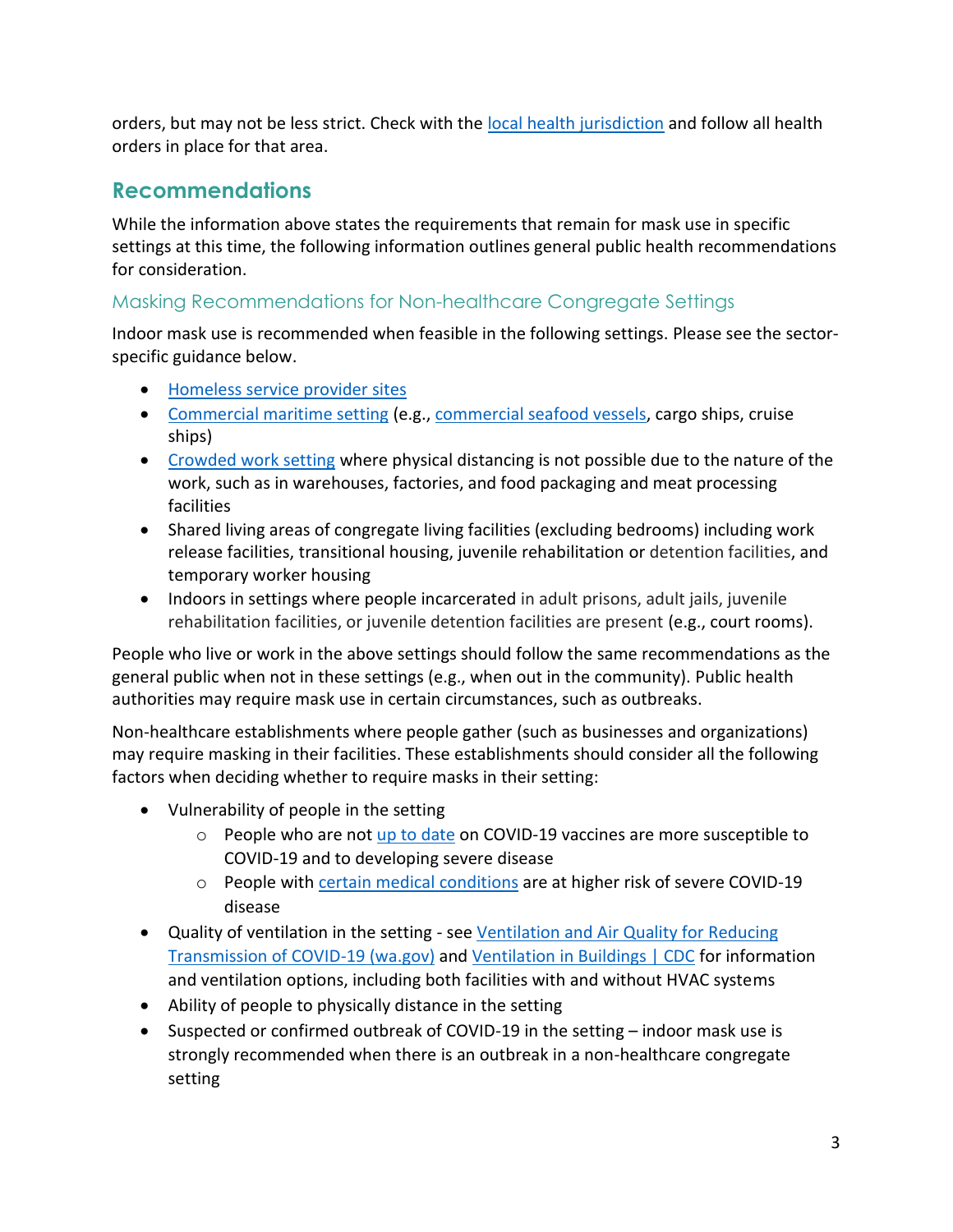• When community levels of disease are high, CDC and DOH recommend that all people wear masks indoors, regardless of vaccination status. See [CDC COVID-19 Community](https://www.cdc.gov/coronavirus/2019-ncov/science/community-levels.html)  [Levels](https://www.cdc.gov/coronavirus/2019-ncov/science/community-levels.html)

These establishments should not discourage individuals from wearing masks if they choose to do so. See below for individual masking recommendations and risk-based considerations.

#### Individual Mask Recommendations

People with symptoms, a positive test, or exposure to someone with COVID-19 should wear a mask, in accordance with [What to do if you test positive for COVID-19,](https://doh.wa.gov/sites/default/files/2022-02/COVIDcasepositive.pdf) [What to do if you were](https://doh.wa.gov/sites/default/files/2022-02/COVIDexposed.pdf)  [potentially exposed to someone with COVID-19,](https://doh.wa.gov/sites/default/files/2022-02/COVIDexposed.pdf) and [COVID-19 Symptom Decision Trees.](https://doh.wa.gov/sites/default/files/2022-02/820-234-SymptomDecisionTreeNonhealthCareandPublic.pdf) Individuals must wear a mask if required for the setting they are in. See [Current Mandates and](#page-0-0)  [Health Orders](#page-0-0) section for information requirements.

Even if the above circumstances do not apply, people can wear a mask based on personal preference, informed by personal or community level of risk. Individuals should consider the following factors when deciding whether to wear a mask:

- Individual vaccination status and vaccination status of family, friends, and others around them - People who are not [up to date](https://www.cdc.gov/coronavirus/2019-ncov/vaccines/stay-up-to-date.html) on COVID-19 vaccines are more susceptible to COVID-19 and to developing severe disease
- Individual [medical conditions](https://www.cdc.gov/coronavirus/2019-ncov/need-extra-precautions/people-with-medical-conditions.html) and medical conditions of family, friends, and others around them that increase risk of severe COVID-19 disease
- Characteristics of the setting you are in (e.g., crowded, poorly ventilated)
- When community levels of disease are high, CDC and DOH recommend that all people wear masks indoors, regardless of vaccination status. See CDC COVID-19 Community [Levels](https://www.cdc.gov/coronavirus/2019-ncov/science/community-levels.html)

# **More COVID-19 Information and Resources**

Stay up-to-date on the [current COVID-19 situation in Washington,](https://www.doh.wa.gov/Emergencies/Coronavirus) [Governor Inslee's](https://www.doh.wa.gov/Emergencies/COVID19/TestingforCOVID19)  [proclamations,](https://www.doh.wa.gov/Emergencies/COVID19/TestingforCOVID19) [symptoms,](https://www.governor.wa.gov/sites/default/files/proclamations/proc_21-08.pdf#what-are-symptoms) [how it spreads,](https://www.doh.wa.gov/Emergencies/NovelCoronavirusOutbreak2020/FrequentlyAskedQuestions#spread) and [how and when people should get tested.](https://www.cdc.gov/coronavirus/2019-ncov/prevent-getting-sick/prevention.html) See our [Frequently Asked Questions](https://doh.wa.gov/emergencies/covid-19/frequently-asked-questions) for more information.

A person's race/ethnicity or nationality does not, itself, put them at greater risk of COVID-19. However, data are revealing that communities of color are being disproportionately impacted by COVID-19- this is due to the effects of racism, and in particular, structural racism, that leaves some groups with fewer opportunities to protect themselves and their communities. Stigma [will not help to fight the illness.](https://medium.com/wadepthealth/it-takes-all-of-us-to-reduce-stigma-during-disease-outbreaks-310db60dce29) Share accurate information with others to keep rumors and misinformation from spreading.

- [WA State Department of Health 2019 Novel Coronavirus Outbreak \(COVID-19\)](https://www.doh.wa.gov/Emergencies/NovelCoronavirusOutbreak2020/StigmaReduction)
- [WA State Coronavirus Response \(COVID-19\)](https://coronavirus.wa.gov/)
- Find Your [Local Health Department or District](https://doh.wa.gov/about-us/washingtons-public-health-system/washington-state-local-health-jurisdictions)
- [CDC Coronavirus \(COVID-19\)](https://www.cdc.gov/coronavirus/2019-ncov/index.html)
- [How to Make An Accessible, Deaf-Friendly Face Mask \(HSDC\)](https://www.governor.wa.gov/office-governor/official-actions/proclamations)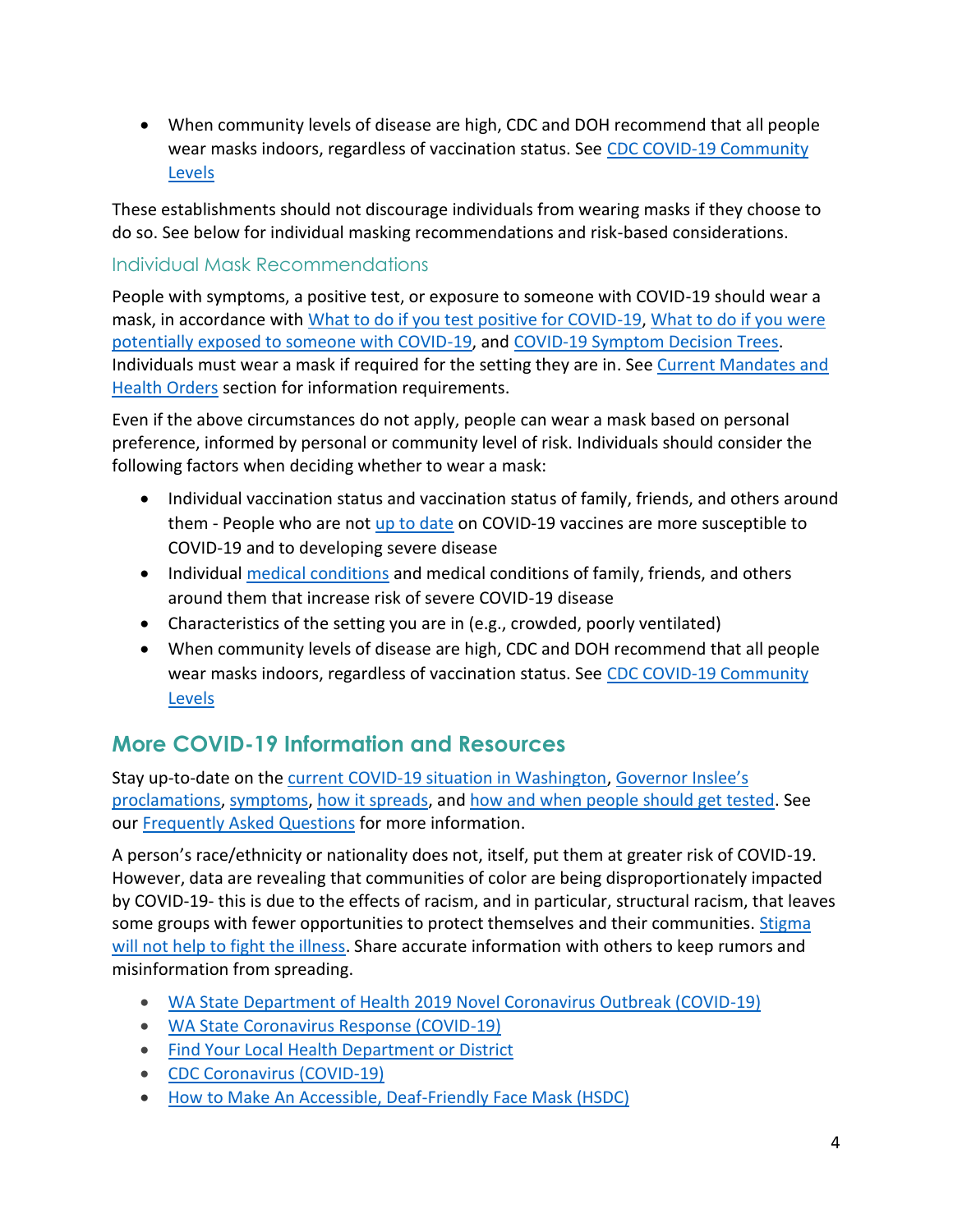**Have more questions?** Call our COVID-19 Information hotline: **1-800-525-0127**  Monday – 6 a.m. to 10 p.m., Tuesday – Sunday and [observed state holidays,](https://www.cdc.gov/coronavirus/2019-ncov/symptoms-testing/symptoms.html) 6 a.m. to 6 p.m. For interpretative services, **press #** when they answer and **say your language.** For questions about your own health, COVID-19 testing, or testing results, please contact a health care provider.

To request this document in another format, call 1-800-525-0127. Deaf or hard of hearing customers, please call 711 (Washington Relay) or email [civil.rights@doh.wa.gov.](mailto:civil.rights@doh.wa.gov)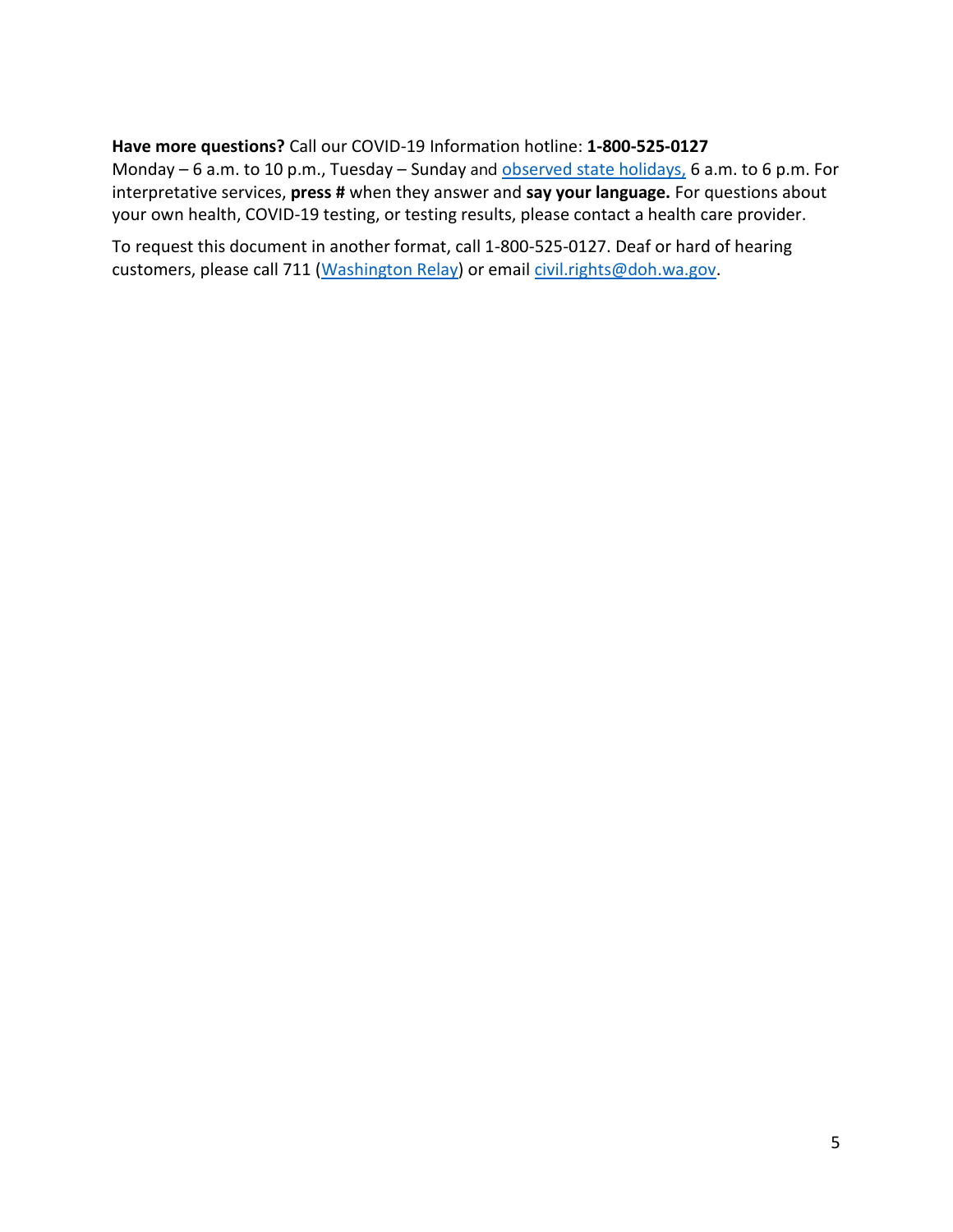# **Appendix A: Glossary**

### <span id="page-5-0"></span>**Health Care Setting**

Per the [Secretary of Health's Mask Order](https://www.doh.wa.gov/Portals/1/Documents/1600/coronavirus/Secretary_of_Health_Order_20-03_Statewide_Face_Coverings.pdf), Health care settings and long-term care settings are any public or private setting that is primarily used for the delivery of in-person health care services to people, with some exceptions. If located in a facility that is primarily used for the delivery of health-care services, such as a hospital, then the entire facility is a health care setting or long-term care setting, and face coverings must be worn throughout the facility, subject to the exceptions and exemptions in the face covering order. If located in a facility that is primarily used for another purpose, such as a pharmacy within a grocery store or a school nurse's office, the health care setting or long-term care setting includes only the areas that are primarily used for the delivery of health care, but not the other areas of the facility. Face coverings must be worn in the areas primarily used for the delivery of health care, subject to the exceptions and exemptions in the face covering order. Unless excluded below, health care providers include individuals with credentials listed in the Healthcare Professional Credentialing [Requirements](https://gcc02.safelinks.protection.outlook.com/?url=https%3A%2F%2Fwww.doh.wa.gov%2FLicensesPermitsandCertificates%2FProfessionsNewReneworUpdate%2FHealthcareProfessionalCredentialingRequirements&data=04%7C01%7Ceric.sonju%40atg.wa.gov%7C48f3eb7333804a20fc1e08d947ec0aa5%7C2cc5baaf3b9742c9bcb8392cad34af3f%7C0%7C1%7C637619901397940872%7CUnknown%7CTWFpbGZsb3d8eyJWIjoiMC4wLjAwMDAiLCJQIjoiV2luMzIiLCJBTiI6Ik1haWwiLCJXVCI6Mn0%3D%7C1000&sdata=XYAtOfny4dg8vNMoi4AsGQgPwwN%2FBKywbkfZT7kGtEo%3D&reserved=0) list as well as individuals who are permitted by law to provide health care services without holding a credential. **All employees and visitors, in addition to the health care professionals, are required to wear a mask when indoors in health care settings.**

The following is a non-exclusive list of health care settings and long-term care settings:

- Acute care facilities, including, but not limited to, hospitals;
- Long-term acute care facilities;
- Inpatient rehabilitation facilities;
- Inpatient behavioral health facilities, including, but not limited to, evaluation and treatment facilities, residential treatment facilities, secure detox facilities;
- Residential long-term care facilities, including, but not limited to, nursing homes, assisted living facilities, adult family homes, settings where certified community residential services and supports are provided, and enhanced services facilities;
- Mobile clinics or other vehicles where health care is delivered;
- Outpatient facilities, including, but not limited to, dialysis centers, physician offices, and behavioral health facilities (including offices of psychiatrists, mental health counselors, and substance use disorder professionals);
- Dental and dental specialty facilities;
- Optometry and ophthalmology facilities;
- Pharmacies (not including the retail areas);
- Massage therapy offices (this includes designated areas where massage is administered within non-health care settings like spas and wellness/fitness centers);
- Chiropractic offices;
- Midwifery practices and stand-alone birth centers;
- Isolation and/or quarantine facilities;
- Ambulatory surgical facilities;
- Urgent care centers;
- Hospice care centers; and